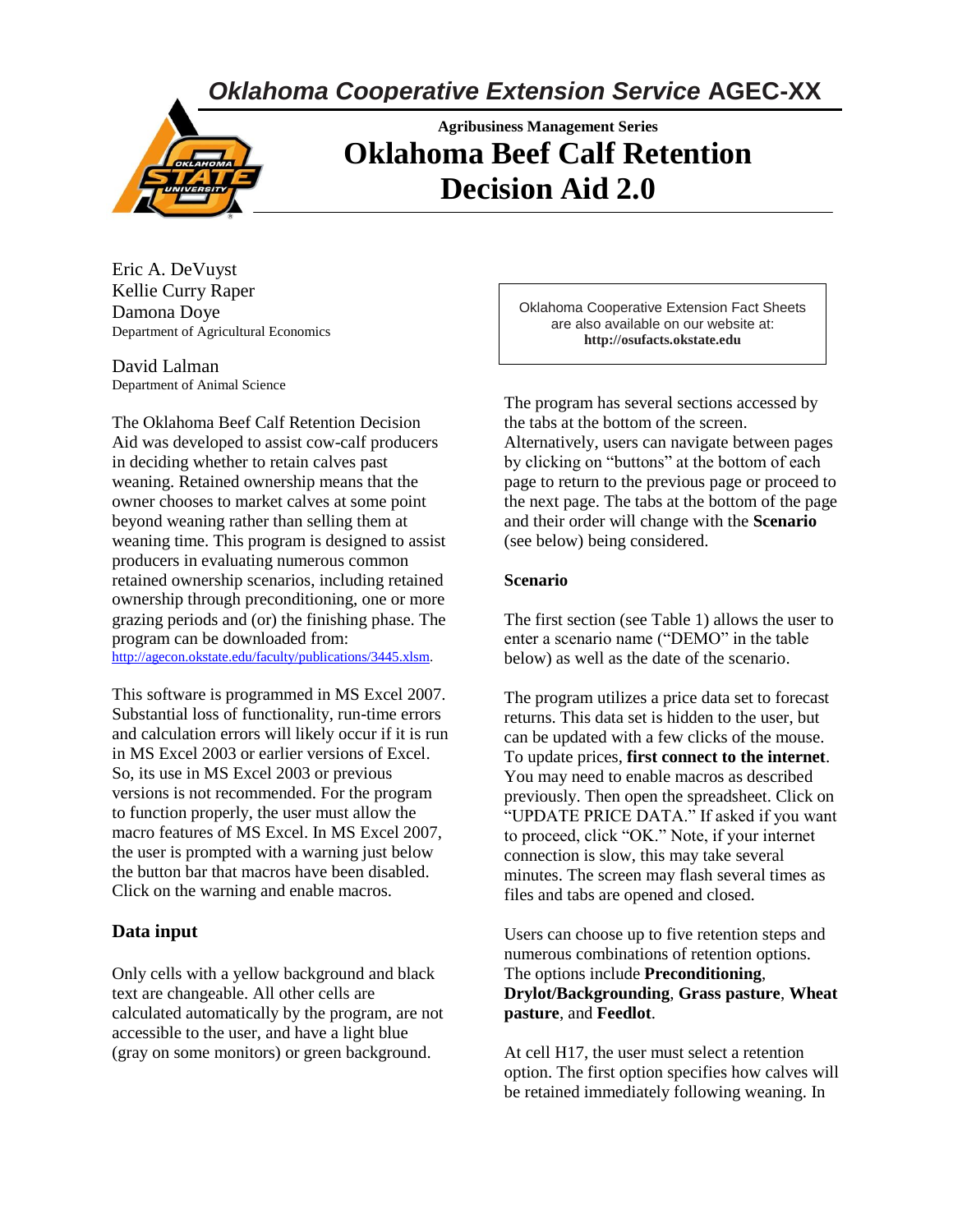the subsequent cells, H18 to H21, users can specify additional retention steps if desired. So, H18 denotes where calves will be retained after thefirst retention step in H17. The text in cells B17 through B21 guides users through these steps. Note, that **Preconditioning** can only be selected as the first retention option (cell H17) or not at all. Two **Grass** retention steps are allowed. At any point, if the user specifies **Feedlot** as the retention option, no further retention steps are allowed.

As the user specifies retention options, the program hides or displays tabs (or pages) at the bottom of the screen. These tabs are also arranged sequentially and the user should enter data in these tabs sequentially. **Scenario** will always be the first tab, followed by **Wean**. The last two tabs will always be **Results** followed by **More info**. The visibility and order of other tabs is dependent on the retention options and order specified by the user.

#### Table 1. **Scenario** tab



#### **Wean**

The top of the **Wean** tab requires information on calf gender, weaning weight, and weaning date (see Table 2). Next, the user must enter anticipated weaning related expenses, including veterinary expenses and labor.

The third section of the **Wean** tab relates to sales information. The program will use the information entered here to analyze returns to the cow-calf enterprise if calves are sold at weaning. Data entered include sale related expenses, percent shrink and sale price. A computer-generated price forecast can be used for sale price. The forecast is generated using futures prices, projected calf weight, and basis for Oklahoma by sale date. To generate the price forecast, the user must press "ctrl+t" in cell I21. Alternatively, the user can enter expected sale price manually in cell I21.

#### Table 2. **Wean** tab

| <b>Calf weaning information</b>           |                                               |         |       |          |  |  |  |  |  |  |  |
|-------------------------------------------|-----------------------------------------------|---------|-------|----------|--|--|--|--|--|--|--|
| Calf gender                               | <b>Steers</b>                                 |         |       |          |  |  |  |  |  |  |  |
| <b>Weaning date</b>                       |                                               |         |       |          |  |  |  |  |  |  |  |
| Weight at weaning                         |                                               |         |       |          |  |  |  |  |  |  |  |
| <b>Weaning related expenses</b>           |                                               |         |       |          |  |  |  |  |  |  |  |
| Veterinary                                | \$/head                                       | \$      | 8.00  |          |  |  |  |  |  |  |  |
| Labor                                     |                                               | \$/head | Ś     | 2.00     |  |  |  |  |  |  |  |
| Other weaning expense                     |                                               | \$/head | Ś     | 1.00     |  |  |  |  |  |  |  |
| Sale related information expenses         |                                               |         |       |          |  |  |  |  |  |  |  |
| Commission and transport if SOLD          | \$/head                                       | Ś       | 2.00  |          |  |  |  |  |  |  |  |
| <b>Beef checkoff</b>                      | \$/head                                       | Ś       | 1.00  |          |  |  |  |  |  |  |  |
| Hedging and option expense                | \$/head                                       | \$      |       |          |  |  |  |  |  |  |  |
| Other expense if SOLD                     | \$/head                                       | \$      |       |          |  |  |  |  |  |  |  |
| <b>Total weaning expenses if SOLD</b>     | \$/head                                       | Ś       | 14.00 |          |  |  |  |  |  |  |  |
| Percent shrink if SOLD                    |                                               | %       |       | 4.0%     |  |  |  |  |  |  |  |
| Sale weight net of shrink                 |                                               | Ib      |       | 432      |  |  |  |  |  |  |  |
| Sale price                                |                                               | \$/cwt  |       | \$116.66 |  |  |  |  |  |  |  |
| Sale revenue                              |                                               | \$/head |       | \$503.97 |  |  |  |  |  |  |  |
| Returns to cow-calf expenses              |                                               | \$/cwt  |       | \$489.97 |  |  |  |  |  |  |  |
|                                           | <b>Retained calf information and expenses</b> |         |       |          |  |  |  |  |  |  |  |
| <b>Transport if RETAINED</b>              |                                               | \$/head | \$    | 2.00     |  |  |  |  |  |  |  |
| <b>Other expense if RETAINED</b>          |                                               | \$/head | \$    | 1.00     |  |  |  |  |  |  |  |
| <b>Total weaning expenses if RETAINED</b> | \$/head                                       | Ś       | 14.00 |          |  |  |  |  |  |  |  |
| <b>Percent shrink if RETAINED</b>         | %                                             |         | 1.0%  |          |  |  |  |  |  |  |  |
| Transfer weight net of shrink             |                                               | Ib      |       | 446      |  |  |  |  |  |  |  |

To increase calf sale price and profitability, OSU recommends participation in a Vac-45 program. For additional information on OSU's Oklahoma Quality Beef Network Vac-45 options, see: http://www.oqbn.okstate.edu. Links to references with additional information on increasing sale prices can be found on the **More info** tab).

The bottom of the **Wean** tab requires information regarding costs associated with retained ownership, including transportation expense and percent shrink if retained.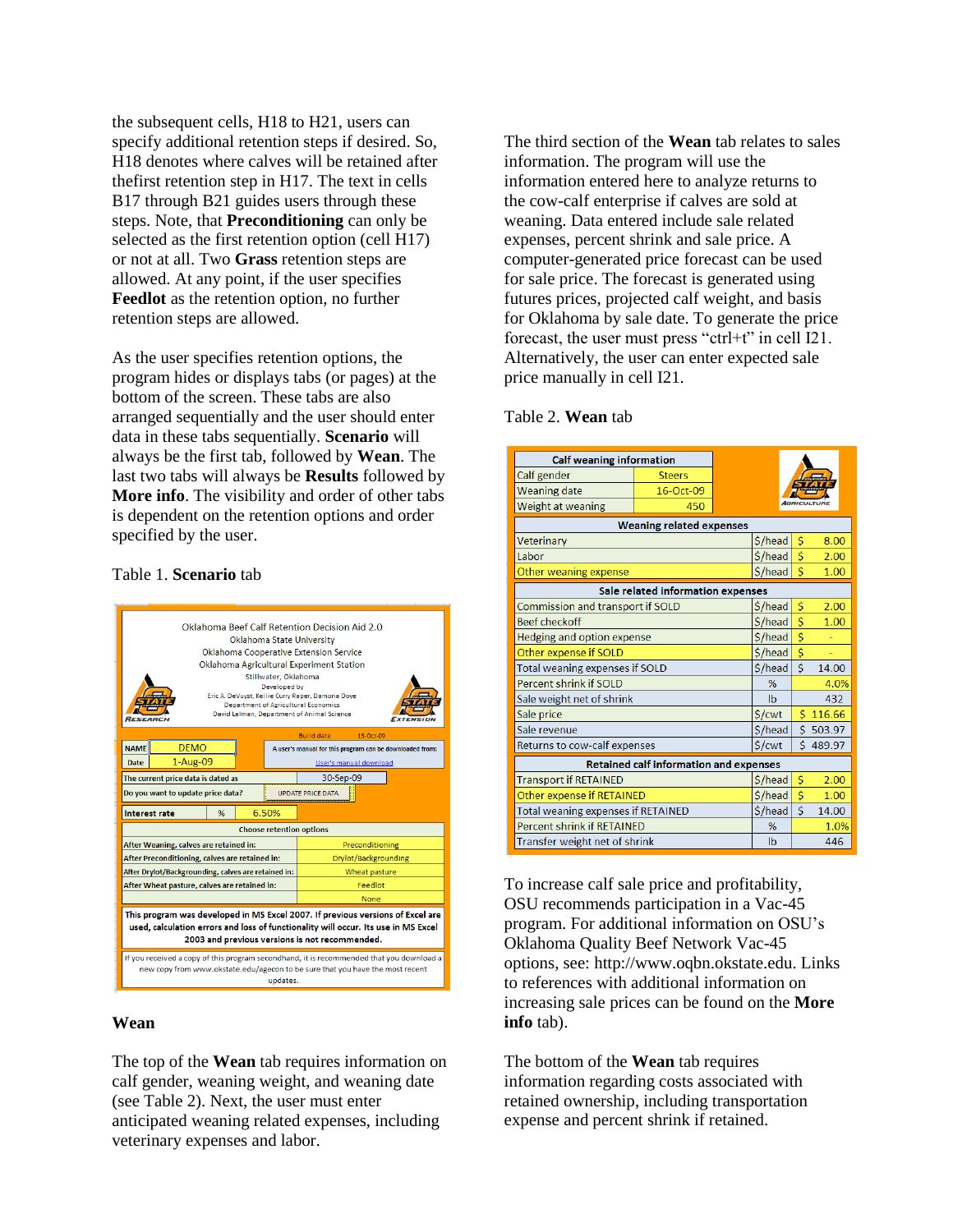Returns to cow-calf expenses are reported in cell I23. These returns are not equal to profit as cowcalf expenses have not been subtracted. By comparing these returns with returns from the first retention step, the returns associated with retention can be computed and are reported on the **Results** tab (see below).

#### **Preconditioning**

The **Preconditioning** tab is only visible if the user specified preconditioning as the first retention option (cell H17 on the **Scenario** tab). Preconditioning refers to the practice of feeding calves for some period, often 45 days, after weaning on the farm where the calves were raised. Calves may be dehorned, castrated, vaccinated, and bunk broke during this time period. By retaining calves on the home farm past weaning, morbidity and mortality is reduced when the calves are moved to another location. Because of reduced health expenses and death losses, subsequent owners will often pay a premium for preconditioned calves. Another benefit to producer from preconditioning is weight gain. For more information on the benefits of preconditioning, see the **More info** tab.

The **Preconditioning** page has four main sections as in Table 3. The first section asks for percent death loss during preconditioning, days preconditioning and anticipated average daily gain (ADG). The program reports beginning and ending dates, plus starting and ending weights.

The second section requests information on preconditioning expenses. Feed inputs and prices should be entered "as fed." The third section requests information related to selling calves after preconditioning and the fourth section requests information on percent shrink and expenses if calves are retained after preconditioning.

The program reports preconditioning expense, cost of gain, revenue, and returns with "deads in." So, the number of animals sold is lower than the number that was retained. This reduces revenue per head and increases per head costs.

Returns reported are returns to cow-calf expenses after subtracting preconditioning expenses. Since cow-calf expenses have not been subtracted from revenue, returns are not equal to profits. Returns to cow-calf expenses are needed to compute the value of retention.

#### Table 3. **Preconditioning** tab

| <b>Preconditioning information</b>                                                                        |                                                    |        |        |                                                                |                  |                  |     |        |
|-----------------------------------------------------------------------------------------------------------|----------------------------------------------------|--------|--------|----------------------------------------------------------------|------------------|------------------|-----|--------|
| Death loss during preconditioning                                                                         | 1.5%                                               |        |        |                                                                |                  |                  |     |        |
| Date preconditioning starts                                                                               | 16-Oct-09                                          |        |        |                                                                |                  |                  |     |        |
| Days preconditioning<br>45                                                                                |                                                    |        |        |                                                                |                  |                  |     |        |
| Date preconditioning ends                                                                                 |                                                    |        |        |                                                                | 30-Nov-09        |                  |     |        |
| ADG during preconditioning                                                                                |                                                    |        |        | Ib/day                                                         | 2.0              |                  |     |        |
| <b>Starting weight</b>                                                                                    |                                                    |        |        | Ib/head                                                        | 446              |                  |     |        |
| End weight                                                                                                |                                                    |        |        | Ib/head                                                        | 536              |                  |     |        |
|                                                                                                           |                                                    |        |        | <b>Expenses during preconditioning</b>                         |                  |                  |     |        |
| Hay                                                                                                       | \$/ton                                             | \$     | 80.00  | Ib/head/day                                                    | 10.0             | S/head           | -S  | 18.00  |
| Supplement                                                                                                | \$/ton                                             | \$     | 380.00 | Ib/head/day                                                    | 2.0 <sub>1</sub> | \$/head          | -S  | 17.10  |
| Mineral                                                                                                   | S/ton                                              | Ś      | 600.00 | oz/head/day                                                    |                  | 4.0 S/head       | r s | 0.42   |
| Other feed                                                                                                | S/ton                                              | Ś      | 200.00 | Ib/head/day                                                    | 2.0              | S/head           | -S  | 0.40   |
| Veterinary costs                                                                                          |                                                    |        |        |                                                                |                  | S/head           | s   | 5.00   |
| Labor                                                                                                     |                                                    |        |        |                                                                |                  | S/head           | Ś   | 1.00   |
| Equipment and machinery                                                                                   |                                                    |        |        |                                                                |                  | S/head           | s   | 2.00   |
| Management fee                                                                                            |                                                    |        |        |                                                                |                  | S/head           | Ś   | ÷.     |
|                                                                                                           | Other preconditioning expense (e.g., program fees) |        |        |                                                                |                  |                  |     |        |
| Yardage                                                                                                   | S/hd/day                                           | S/head | -S     |                                                                |                  |                  |     |        |
| S/head<br>Interest expense on operating expense                                                           |                                                    |        |        |                                                                |                  |                  |     | 0.29   |
| Opportunity cost of calf during preconditioning<br>S/head<br>-S                                           |                                                    |        |        |                                                                |                  |                  |     | 3.93   |
|                                                                                                           |                                                    |        |        | Sale related information and expenses                          |                  |                  |     |        |
| % shrink if SOLD                                                                                          |                                                    |        |        |                                                                |                  | %                |     | 3.0%   |
| Sale weight net of shrink                                                                                 |                                                    |        |        |                                                                |                  | Ib               |     | 519    |
| Commission and transport if SOLD                                                                          |                                                    |        |        |                                                                |                  | S/head           | \$  | 1.00   |
| <b>Beef checkoff</b>                                                                                      |                                                    |        |        |                                                                |                  | \$/head          | s   | 1.00   |
| Hedging and option expense                                                                                |                                                    |        |        |                                                                |                  | S/head           | Ś   | u      |
| Other expense if SOLD                                                                                     |                                                    |        |        |                                                                |                  | S/head           | \$  | 1.00   |
| Preconditioning expense if SOLD                                                                           |                                                    |        |        |                                                                |                  | \$/head          | \$  | 51.86  |
| Preconditioning cost of gain if SOLD                                                                      |                                                    |        |        |                                                                |                  | S/1b             | Ś   | 0.701  |
| Prior production expense                                                                                  |                                                    |        |        |                                                                |                  | S/head           | \$  | 14.21  |
| Market price if SOLD after preconditioning                                                                |                                                    |        |        |                                                                |                  | S/cwt            | Ś   | 110.31 |
| Sale price premium if SOLD after preconditioning                                                          |                                                    |        |        |                                                                |                  | \$/cwt           | s   | 4.00   |
| Revenue if SOLD after preconditioning                                                                     |                                                    |        |        |                                                                |                  | S/head           | s.  | 584.83 |
|                                                                                                           |                                                    |        |        |                                                                |                  | \$/head          | Ś   | 518.76 |
| Returns to cow-calf expense and retention if SOLD<br><b>Additional retention information and expenses</b> |                                                    |        |        |                                                                |                  |                  |     |        |
| % shrink if RETAINED after preconditioning                                                                |                                                    |        |        |                                                                |                  |                  |     | 2.0%   |
| Transfer weight net of shrink                                                                             |                                                    |        |        |                                                                |                  | Ib               |     | 525    |
| Transport if RETAINED after preconditioning                                                               |                                                    |        |        |                                                                |                  | S/head           | s   | 1.00   |
| Other expense                                                                                             |                                                    |        |        |                                                                |                  | \$/head          | s   | 1.00   |
|                                                                                                           |                                                    |        |        | Preconditioning expense if RETAINED after preconditioning      |                  | \$/head          | r s | 50.86  |
|                                                                                                           |                                                    |        |        | Preconditioning cost of gain if RETAINED after preconditioning |                  | 5/1 <sub>b</sub> | ľs. | 0.565  |

## **Drylot/Backgrounding**

Data needs for **Drylot**/**Backgrounding** tab (see Table 4) are similar to the **Preconditioning** tab. See the previous section for instructions on entering these data. This tab is only visible if the user has selected **Drylot**/**Backgrounding** as a retention step on the **Scenario** tab in one of the cells H17 to H21.

Returns are computed after subtracting backgrounding expenses and previous retention steps' expenses, but cow-calf expenses have not been subtracted. Expenses, revenues, and returns are computed with "deads in."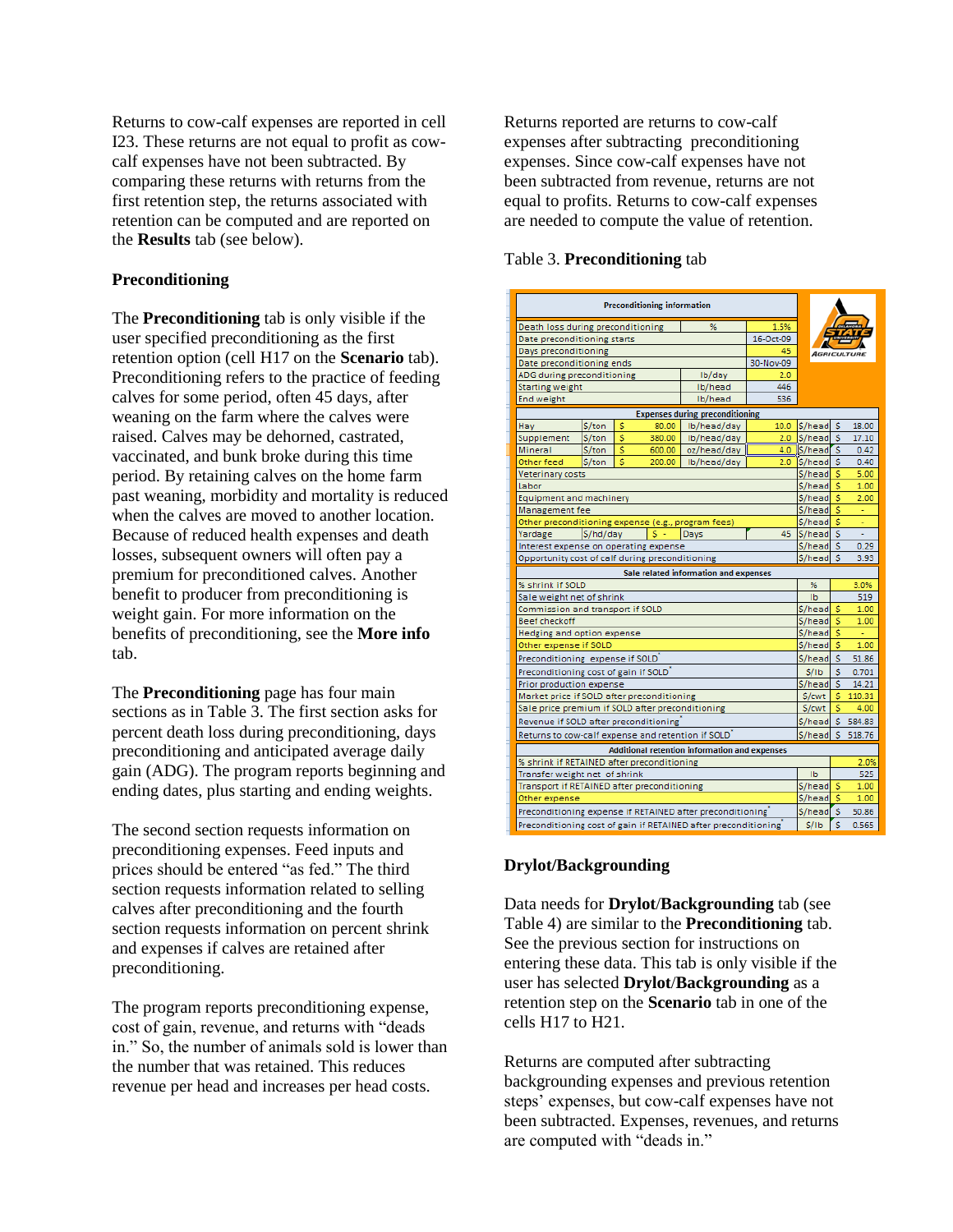| Death loss during backgrounding                    |                                            |        |          |                                                         |      |                     |              |        |  |  |  |  |
|----------------------------------------------------|--------------------------------------------|--------|----------|---------------------------------------------------------|------|---------------------|--------------|--------|--|--|--|--|
| Date backgrounding starts                          |                                            |        |          |                                                         |      |                     |              |        |  |  |  |  |
| Days backgrounding                                 |                                            |        |          |                                                         |      |                     |              |        |  |  |  |  |
|                                                    | 30<br>30-Dec-09<br>Date backgrounding ends |        |          |                                                         |      |                     |              |        |  |  |  |  |
| ADG during backgrounding                           |                                            |        |          | Ib/day                                                  | 2.5  |                     |              |        |  |  |  |  |
| <b>Starting weight</b>                             |                                            |        |          | Ib/head                                                 | 525  |                     |              |        |  |  |  |  |
| <b>End weight</b>                                  |                                            |        |          | Ib/head                                                 | 600  |                     |              |        |  |  |  |  |
|                                                    | <b>Expenses during backgrounding</b>       |        |          |                                                         |      |                     |              |        |  |  |  |  |
| Hav                                                | \$/ton                                     | s      | 80.00    | Ib/head/day                                             | 10.0 | S/head S            |              | 12.00  |  |  |  |  |
| Supplement                                         | S/ton                                      | Ś      | 380.00   | Ib/head/day                                             | 1.0  | S/head              | -S           | 5.70   |  |  |  |  |
| <b>Mineral</b>                                     | \$/ton                                     | Ś      | 600.00   | oz/head/day                                             | 4.0  | S/head <sup>5</sup> |              | 0.28   |  |  |  |  |
| Other feed                                         | \$/ton                                     | s      | 200.00   | Ib/head/day                                             | 6.0  | S/head S            |              | 1.50   |  |  |  |  |
| <b>Veterinary costs</b>                            |                                            |        |          |                                                         |      | S/head              | s            | 2.00   |  |  |  |  |
| Labor                                              |                                            |        |          |                                                         |      | S/head              | <b>S</b>     | 1.00   |  |  |  |  |
| Equipment and machinery                            |                                            |        |          |                                                         |      | S/head              | -S           | 2.00   |  |  |  |  |
| Management fee                                     |                                            |        |          |                                                         |      | S/head              | -S           |        |  |  |  |  |
| Other backgrounding expense                        |                                            |        | $S$ 0.20 |                                                         |      | S/head              | -S           | ٠      |  |  |  |  |
| Yardage                                            | S/head S                                   |        | 6.00     |                                                         |      |                     |              |        |  |  |  |  |
| Interest expense on operating                      | $S/head$ $S$                               |        | 0.43     |                                                         |      |                     |              |        |  |  |  |  |
| Opportunity cost of calf during backgrounding      |                                            |        |          |                                                         |      | S/head              | -S           | 2.77   |  |  |  |  |
|                                                    |                                            |        |          | Sale related information and expenses                   |      |                     |              |        |  |  |  |  |
| % shrink if SOLD                                   |                                            |        |          |                                                         |      | %                   |              | 3.0%   |  |  |  |  |
| Sale weight net of shrink                          |                                            |        |          |                                                         |      | <b>Ib</b>           |              | 582    |  |  |  |  |
| Commission and transport if SOLD                   |                                            |        |          |                                                         |      | S/head              | Ś            | 2.00   |  |  |  |  |
| <b>Beef checkoff</b>                               |                                            |        |          |                                                         |      | S/head              | -S           | 1.00   |  |  |  |  |
| Hedging and option expense                         |                                            |        |          |                                                         |      | S/head              | -S           |        |  |  |  |  |
| Other expense if SOLD                              |                                            |        |          |                                                         |      | \$/head             | \$           | 5.00   |  |  |  |  |
| Backgrounding expense if SOLD                      |                                            |        |          |                                                         |      | S/head              | \$           | 42.02  |  |  |  |  |
| Backgrounding cost of gain if SOLD                 |                                            |        |          |                                                         |      | S/1b                | Ś            | 0.737  |  |  |  |  |
| Prior production expense                           |                                            |        |          |                                                         |      | S/head              | <b>S</b>     | 65.51  |  |  |  |  |
| Market price if SOLD after backgrounding           |                                            |        |          |                                                         |      | \$/cwt              | Ś            | 113.40 |  |  |  |  |
| Sale price premium if SOLD after backgrounding     |                                            |        |          |                                                         |      | S/cwt               | Ś            | 4.00   |  |  |  |  |
| Revenue if SOLD after backgrounding                |                                            |        |          |                                                         |      | S/head              | -S           | 676.20 |  |  |  |  |
| Returns to cow-calf expense and retention if SOLD  |                                            | S/head | -S       | 568.67                                                  |      |                     |              |        |  |  |  |  |
|                                                    |                                            |        |          | Additional retention information and expenses           |      |                     |              |        |  |  |  |  |
| % shrink if RETAINED after backgrounding           |                                            |        | 2.0%     |                                                         |      |                     |              |        |  |  |  |  |
| Transfer weight net of shrink                      |                                            | Ib     |          | 588                                                     |      |                     |              |        |  |  |  |  |
| Transport if RETAINED after backgrounding          |                                            |        |          |                                                         |      | S/head              | \$           | 1.00   |  |  |  |  |
| Other expense                                      |                                            |        |          |                                                         |      | \$/head             | s            | ٠      |  |  |  |  |
| Production expense if RETAINED after backgrounding |                                            |        |          |                                                         |      | S/head              | <b>S</b>     | 35.02  |  |  |  |  |
|                                                    |                                            |        |          | Production cost of gain if RETAINED after backgrounding |      | S/1b                | $\mathsf{s}$ | 0.467  |  |  |  |  |

### Table 4. **Drylot/Backgrounding** tab

### **Wheat, Grass1 and Grass2**

These three tabs are very similar. The discussion here will be about **Wheat**, but the instructions apply to **Grass1** and **Grass2**.

The **Wheat** tab (see Table 5) is also divided into four sections. The first section requests input regarding death loss, days grazing, and anticipated average daily gain, similar to the other retention tabs. The second step requires expenses associated with grazing. Feed quantities and prices should be entered "as fed." In cell F23, the user must specify if pasture is owned or rented. Next, the user specifies a stocking rate in head/acre. If rented, the user enters the lease arrangements. Lease terms (\$/cwt/month, \$/head/month, or \$/lb of gain) are entered via pop-up menu. Clicking on cell D24 will activate the menu if "Leased" was selected in cell F23. The lease rate is entered in cell I24 in the appropriate terms. If "Owned" was selected in cell F23, then users should enter the opportunity cost of grazing. The opportunity

cost of grazing is the rental rate that would be received if the owner had leased out the pasture.

#### Table 5. **Wheat** tab

| 96<br>1.0%<br>Death loss during grazing<br>30-Dec-09<br>Date grazing starts<br>65<br>Days grazing<br>AGRICUL<br>5-Mar-10<br>Date grazing ends<br>Ib/day<br>ADG during grazing<br>3.0<br>Ib/head<br>Starting weight<br>588<br>Ib/head<br>783<br><b>End weight</b><br><b>Expenses during grazing</b><br>\$/head<br>\$/ton<br>s<br>Ib/head/day<br>s<br>Hav<br>80.00<br>0.0<br>Ś<br>Supplement<br>\$/ton<br>380.00<br>Ib/head/day<br>S/head<br>s<br>24.70<br>2.0<br>Ś<br>'S<br>Mineral<br>S/ton<br>600.00<br>oz/head/day<br>4.0<br>S/head<br>0.61<br>Ś<br>\$/head<br>s<br>Other feed<br>\$/ton<br>200.00<br>Ib/head/day<br>0.0<br>L.<br>S/head<br>Ś<br>1.00<br>Veterinary costs<br>\$/head<br>s<br>1.00<br>Labor<br>S/head<br>Ś<br>2.00<br>Equipment and machinery<br>\$/head<br>Management fee<br>s<br>÷<br>\$/head<br>s<br>Other grazing expense<br>Stocking rate<br>head/ac<br>Is pasture owned or leased?<br>Owned<br>0.5<br>\$/head<br>Opportunity cost (\$/ac)<br>\$<br>\$<br>Terms<br>8.00<br>16.00<br>Pasture expenses<br>\$/head<br>Ś<br>Seed<br>S/acre<br>Ś<br>5.00<br>10.00<br>Ś<br>S/head<br>Ś<br>Fertilizer<br>S/acre<br>5.00<br>10.00<br>Weed control<br>Ś<br>5.00<br>S/head<br>s<br>10.00<br>S/acre<br>Ś<br>bułacre<br>5.0<br>Wheat price<br>S/bu<br>Ś<br>4.75<br>\$/head<br>47.50<br>Reduced yield<br>S/head<br>s<br>1.88<br>Interest expense on operating<br>Ś<br>Opportunity cost of calf during grazing<br>S/head<br>6.58<br>Sale related information and expenses<br>% shrink if SOLD<br>96<br>3.0%<br>Sale weight net of shrink<br>IЬ<br>759<br>S/head<br>Commission and transport if SOLD<br>s<br>2.00<br>S/head<br><b>Beef checkoff</b><br>s<br>1.00<br>\$/head<br>Ś<br>Hedging and option expense<br>Other expense if SOLD<br>S/head<br>Wheat stocker  expense if SOLD $^{"}$<br>S/head<br>Ś<br>135.58<br>Wheat stocker cost of gain if SOLD <sup>"</sup><br>Ś<br>S/IB<br>0.790<br>S/head<br>s<br>100.88<br>Prior production expense<br>S/cwt<br>Market price if SOLD after grazing<br>Ś<br>99.89<br>\$/cwt<br>Sale price premium if SOLD after grazing<br>Revenue if SOLD after grazing<br>S/head<br>\$<br>750.89<br>\$/head<br>s<br>Returns to cow-calf expense and retention if SOLD<br>514.43<br>Additional retention information and expenses<br>% shrink if RETAINED after grazing<br>3.0%<br>759<br>Transfer weight net of shrink<br>Ib<br>\$/head<br>Transport if RETAINED after grazing<br>s<br>3.00<br>Ś<br>S/head<br>Other expense<br>1.00<br>s<br>136.58<br>Production expense if RETAINED after grazing<br>S/head<br>Production cost of gain if RETAINED after grazing | Wheat pasture information |  |  |  |  |  |  |  |      |   |       |
|---------------------------------------------------------------------------------------------------------------------------------------------------------------------------------------------------------------------------------------------------------------------------------------------------------------------------------------------------------------------------------------------------------------------------------------------------------------------------------------------------------------------------------------------------------------------------------------------------------------------------------------------------------------------------------------------------------------------------------------------------------------------------------------------------------------------------------------------------------------------------------------------------------------------------------------------------------------------------------------------------------------------------------------------------------------------------------------------------------------------------------------------------------------------------------------------------------------------------------------------------------------------------------------------------------------------------------------------------------------------------------------------------------------------------------------------------------------------------------------------------------------------------------------------------------------------------------------------------------------------------------------------------------------------------------------------------------------------------------------------------------------------------------------------------------------------------------------------------------------------------------------------------------------------------------------------------------------------------------------------------------------------------------------------------------------------------------------------------------------------------------------------------------------------------------------------------------------------------------------------------------------------------------------------------------------------------------------------------------------------------------------------------------------------------------------------------------------------------------------------------------------------------------------------------------------------------------------------------------|---------------------------|--|--|--|--|--|--|--|------|---|-------|
|                                                                                                                                                                                                                                                                                                                                                                                                                                                                                                                                                                                                                                                                                                                                                                                                                                                                                                                                                                                                                                                                                                                                                                                                                                                                                                                                                                                                                                                                                                                                                                                                                                                                                                                                                                                                                                                                                                                                                                                                                                                                                                                                                                                                                                                                                                                                                                                                                                                                                                                                                                                                         |                           |  |  |  |  |  |  |  |      |   |       |
|                                                                                                                                                                                                                                                                                                                                                                                                                                                                                                                                                                                                                                                                                                                                                                                                                                                                                                                                                                                                                                                                                                                                                                                                                                                                                                                                                                                                                                                                                                                                                                                                                                                                                                                                                                                                                                                                                                                                                                                                                                                                                                                                                                                                                                                                                                                                                                                                                                                                                                                                                                                                         |                           |  |  |  |  |  |  |  |      |   |       |
|                                                                                                                                                                                                                                                                                                                                                                                                                                                                                                                                                                                                                                                                                                                                                                                                                                                                                                                                                                                                                                                                                                                                                                                                                                                                                                                                                                                                                                                                                                                                                                                                                                                                                                                                                                                                                                                                                                                                                                                                                                                                                                                                                                                                                                                                                                                                                                                                                                                                                                                                                                                                         |                           |  |  |  |  |  |  |  |      |   |       |
|                                                                                                                                                                                                                                                                                                                                                                                                                                                                                                                                                                                                                                                                                                                                                                                                                                                                                                                                                                                                                                                                                                                                                                                                                                                                                                                                                                                                                                                                                                                                                                                                                                                                                                                                                                                                                                                                                                                                                                                                                                                                                                                                                                                                                                                                                                                                                                                                                                                                                                                                                                                                         |                           |  |  |  |  |  |  |  |      |   |       |
|                                                                                                                                                                                                                                                                                                                                                                                                                                                                                                                                                                                                                                                                                                                                                                                                                                                                                                                                                                                                                                                                                                                                                                                                                                                                                                                                                                                                                                                                                                                                                                                                                                                                                                                                                                                                                                                                                                                                                                                                                                                                                                                                                                                                                                                                                                                                                                                                                                                                                                                                                                                                         |                           |  |  |  |  |  |  |  |      |   |       |
|                                                                                                                                                                                                                                                                                                                                                                                                                                                                                                                                                                                                                                                                                                                                                                                                                                                                                                                                                                                                                                                                                                                                                                                                                                                                                                                                                                                                                                                                                                                                                                                                                                                                                                                                                                                                                                                                                                                                                                                                                                                                                                                                                                                                                                                                                                                                                                                                                                                                                                                                                                                                         |                           |  |  |  |  |  |  |  |      |   |       |
|                                                                                                                                                                                                                                                                                                                                                                                                                                                                                                                                                                                                                                                                                                                                                                                                                                                                                                                                                                                                                                                                                                                                                                                                                                                                                                                                                                                                                                                                                                                                                                                                                                                                                                                                                                                                                                                                                                                                                                                                                                                                                                                                                                                                                                                                                                                                                                                                                                                                                                                                                                                                         |                           |  |  |  |  |  |  |  |      |   |       |
|                                                                                                                                                                                                                                                                                                                                                                                                                                                                                                                                                                                                                                                                                                                                                                                                                                                                                                                                                                                                                                                                                                                                                                                                                                                                                                                                                                                                                                                                                                                                                                                                                                                                                                                                                                                                                                                                                                                                                                                                                                                                                                                                                                                                                                                                                                                                                                                                                                                                                                                                                                                                         |                           |  |  |  |  |  |  |  |      |   |       |
|                                                                                                                                                                                                                                                                                                                                                                                                                                                                                                                                                                                                                                                                                                                                                                                                                                                                                                                                                                                                                                                                                                                                                                                                                                                                                                                                                                                                                                                                                                                                                                                                                                                                                                                                                                                                                                                                                                                                                                                                                                                                                                                                                                                                                                                                                                                                                                                                                                                                                                                                                                                                         |                           |  |  |  |  |  |  |  |      |   |       |
|                                                                                                                                                                                                                                                                                                                                                                                                                                                                                                                                                                                                                                                                                                                                                                                                                                                                                                                                                                                                                                                                                                                                                                                                                                                                                                                                                                                                                                                                                                                                                                                                                                                                                                                                                                                                                                                                                                                                                                                                                                                                                                                                                                                                                                                                                                                                                                                                                                                                                                                                                                                                         |                           |  |  |  |  |  |  |  |      |   |       |
|                                                                                                                                                                                                                                                                                                                                                                                                                                                                                                                                                                                                                                                                                                                                                                                                                                                                                                                                                                                                                                                                                                                                                                                                                                                                                                                                                                                                                                                                                                                                                                                                                                                                                                                                                                                                                                                                                                                                                                                                                                                                                                                                                                                                                                                                                                                                                                                                                                                                                                                                                                                                         |                           |  |  |  |  |  |  |  |      |   |       |
|                                                                                                                                                                                                                                                                                                                                                                                                                                                                                                                                                                                                                                                                                                                                                                                                                                                                                                                                                                                                                                                                                                                                                                                                                                                                                                                                                                                                                                                                                                                                                                                                                                                                                                                                                                                                                                                                                                                                                                                                                                                                                                                                                                                                                                                                                                                                                                                                                                                                                                                                                                                                         |                           |  |  |  |  |  |  |  |      |   |       |
|                                                                                                                                                                                                                                                                                                                                                                                                                                                                                                                                                                                                                                                                                                                                                                                                                                                                                                                                                                                                                                                                                                                                                                                                                                                                                                                                                                                                                                                                                                                                                                                                                                                                                                                                                                                                                                                                                                                                                                                                                                                                                                                                                                                                                                                                                                                                                                                                                                                                                                                                                                                                         |                           |  |  |  |  |  |  |  |      |   |       |
|                                                                                                                                                                                                                                                                                                                                                                                                                                                                                                                                                                                                                                                                                                                                                                                                                                                                                                                                                                                                                                                                                                                                                                                                                                                                                                                                                                                                                                                                                                                                                                                                                                                                                                                                                                                                                                                                                                                                                                                                                                                                                                                                                                                                                                                                                                                                                                                                                                                                                                                                                                                                         |                           |  |  |  |  |  |  |  |      |   |       |
|                                                                                                                                                                                                                                                                                                                                                                                                                                                                                                                                                                                                                                                                                                                                                                                                                                                                                                                                                                                                                                                                                                                                                                                                                                                                                                                                                                                                                                                                                                                                                                                                                                                                                                                                                                                                                                                                                                                                                                                                                                                                                                                                                                                                                                                                                                                                                                                                                                                                                                                                                                                                         |                           |  |  |  |  |  |  |  |      |   |       |
|                                                                                                                                                                                                                                                                                                                                                                                                                                                                                                                                                                                                                                                                                                                                                                                                                                                                                                                                                                                                                                                                                                                                                                                                                                                                                                                                                                                                                                                                                                                                                                                                                                                                                                                                                                                                                                                                                                                                                                                                                                                                                                                                                                                                                                                                                                                                                                                                                                                                                                                                                                                                         |                           |  |  |  |  |  |  |  |      |   |       |
|                                                                                                                                                                                                                                                                                                                                                                                                                                                                                                                                                                                                                                                                                                                                                                                                                                                                                                                                                                                                                                                                                                                                                                                                                                                                                                                                                                                                                                                                                                                                                                                                                                                                                                                                                                                                                                                                                                                                                                                                                                                                                                                                                                                                                                                                                                                                                                                                                                                                                                                                                                                                         |                           |  |  |  |  |  |  |  |      |   |       |
|                                                                                                                                                                                                                                                                                                                                                                                                                                                                                                                                                                                                                                                                                                                                                                                                                                                                                                                                                                                                                                                                                                                                                                                                                                                                                                                                                                                                                                                                                                                                                                                                                                                                                                                                                                                                                                                                                                                                                                                                                                                                                                                                                                                                                                                                                                                                                                                                                                                                                                                                                                                                         |                           |  |  |  |  |  |  |  |      |   |       |
|                                                                                                                                                                                                                                                                                                                                                                                                                                                                                                                                                                                                                                                                                                                                                                                                                                                                                                                                                                                                                                                                                                                                                                                                                                                                                                                                                                                                                                                                                                                                                                                                                                                                                                                                                                                                                                                                                                                                                                                                                                                                                                                                                                                                                                                                                                                                                                                                                                                                                                                                                                                                         |                           |  |  |  |  |  |  |  |      |   |       |
|                                                                                                                                                                                                                                                                                                                                                                                                                                                                                                                                                                                                                                                                                                                                                                                                                                                                                                                                                                                                                                                                                                                                                                                                                                                                                                                                                                                                                                                                                                                                                                                                                                                                                                                                                                                                                                                                                                                                                                                                                                                                                                                                                                                                                                                                                                                                                                                                                                                                                                                                                                                                         |                           |  |  |  |  |  |  |  |      |   |       |
|                                                                                                                                                                                                                                                                                                                                                                                                                                                                                                                                                                                                                                                                                                                                                                                                                                                                                                                                                                                                                                                                                                                                                                                                                                                                                                                                                                                                                                                                                                                                                                                                                                                                                                                                                                                                                                                                                                                                                                                                                                                                                                                                                                                                                                                                                                                                                                                                                                                                                                                                                                                                         |                           |  |  |  |  |  |  |  |      |   |       |
|                                                                                                                                                                                                                                                                                                                                                                                                                                                                                                                                                                                                                                                                                                                                                                                                                                                                                                                                                                                                                                                                                                                                                                                                                                                                                                                                                                                                                                                                                                                                                                                                                                                                                                                                                                                                                                                                                                                                                                                                                                                                                                                                                                                                                                                                                                                                                                                                                                                                                                                                                                                                         |                           |  |  |  |  |  |  |  |      |   |       |
|                                                                                                                                                                                                                                                                                                                                                                                                                                                                                                                                                                                                                                                                                                                                                                                                                                                                                                                                                                                                                                                                                                                                                                                                                                                                                                                                                                                                                                                                                                                                                                                                                                                                                                                                                                                                                                                                                                                                                                                                                                                                                                                                                                                                                                                                                                                                                                                                                                                                                                                                                                                                         |                           |  |  |  |  |  |  |  |      |   |       |
|                                                                                                                                                                                                                                                                                                                                                                                                                                                                                                                                                                                                                                                                                                                                                                                                                                                                                                                                                                                                                                                                                                                                                                                                                                                                                                                                                                                                                                                                                                                                                                                                                                                                                                                                                                                                                                                                                                                                                                                                                                                                                                                                                                                                                                                                                                                                                                                                                                                                                                                                                                                                         |                           |  |  |  |  |  |  |  |      |   |       |
|                                                                                                                                                                                                                                                                                                                                                                                                                                                                                                                                                                                                                                                                                                                                                                                                                                                                                                                                                                                                                                                                                                                                                                                                                                                                                                                                                                                                                                                                                                                                                                                                                                                                                                                                                                                                                                                                                                                                                                                                                                                                                                                                                                                                                                                                                                                                                                                                                                                                                                                                                                                                         |                           |  |  |  |  |  |  |  |      |   |       |
|                                                                                                                                                                                                                                                                                                                                                                                                                                                                                                                                                                                                                                                                                                                                                                                                                                                                                                                                                                                                                                                                                                                                                                                                                                                                                                                                                                                                                                                                                                                                                                                                                                                                                                                                                                                                                                                                                                                                                                                                                                                                                                                                                                                                                                                                                                                                                                                                                                                                                                                                                                                                         |                           |  |  |  |  |  |  |  |      |   |       |
|                                                                                                                                                                                                                                                                                                                                                                                                                                                                                                                                                                                                                                                                                                                                                                                                                                                                                                                                                                                                                                                                                                                                                                                                                                                                                                                                                                                                                                                                                                                                                                                                                                                                                                                                                                                                                                                                                                                                                                                                                                                                                                                                                                                                                                                                                                                                                                                                                                                                                                                                                                                                         |                           |  |  |  |  |  |  |  |      |   |       |
|                                                                                                                                                                                                                                                                                                                                                                                                                                                                                                                                                                                                                                                                                                                                                                                                                                                                                                                                                                                                                                                                                                                                                                                                                                                                                                                                                                                                                                                                                                                                                                                                                                                                                                                                                                                                                                                                                                                                                                                                                                                                                                                                                                                                                                                                                                                                                                                                                                                                                                                                                                                                         |                           |  |  |  |  |  |  |  |      |   |       |
|                                                                                                                                                                                                                                                                                                                                                                                                                                                                                                                                                                                                                                                                                                                                                                                                                                                                                                                                                                                                                                                                                                                                                                                                                                                                                                                                                                                                                                                                                                                                                                                                                                                                                                                                                                                                                                                                                                                                                                                                                                                                                                                                                                                                                                                                                                                                                                                                                                                                                                                                                                                                         |                           |  |  |  |  |  |  |  |      |   |       |
|                                                                                                                                                                                                                                                                                                                                                                                                                                                                                                                                                                                                                                                                                                                                                                                                                                                                                                                                                                                                                                                                                                                                                                                                                                                                                                                                                                                                                                                                                                                                                                                                                                                                                                                                                                                                                                                                                                                                                                                                                                                                                                                                                                                                                                                                                                                                                                                                                                                                                                                                                                                                         |                           |  |  |  |  |  |  |  |      |   |       |
|                                                                                                                                                                                                                                                                                                                                                                                                                                                                                                                                                                                                                                                                                                                                                                                                                                                                                                                                                                                                                                                                                                                                                                                                                                                                                                                                                                                                                                                                                                                                                                                                                                                                                                                                                                                                                                                                                                                                                                                                                                                                                                                                                                                                                                                                                                                                                                                                                                                                                                                                                                                                         |                           |  |  |  |  |  |  |  |      |   |       |
|                                                                                                                                                                                                                                                                                                                                                                                                                                                                                                                                                                                                                                                                                                                                                                                                                                                                                                                                                                                                                                                                                                                                                                                                                                                                                                                                                                                                                                                                                                                                                                                                                                                                                                                                                                                                                                                                                                                                                                                                                                                                                                                                                                                                                                                                                                                                                                                                                                                                                                                                                                                                         |                           |  |  |  |  |  |  |  |      |   |       |
|                                                                                                                                                                                                                                                                                                                                                                                                                                                                                                                                                                                                                                                                                                                                                                                                                                                                                                                                                                                                                                                                                                                                                                                                                                                                                                                                                                                                                                                                                                                                                                                                                                                                                                                                                                                                                                                                                                                                                                                                                                                                                                                                                                                                                                                                                                                                                                                                                                                                                                                                                                                                         |                           |  |  |  |  |  |  |  |      |   |       |
|                                                                                                                                                                                                                                                                                                                                                                                                                                                                                                                                                                                                                                                                                                                                                                                                                                                                                                                                                                                                                                                                                                                                                                                                                                                                                                                                                                                                                                                                                                                                                                                                                                                                                                                                                                                                                                                                                                                                                                                                                                                                                                                                                                                                                                                                                                                                                                                                                                                                                                                                                                                                         |                           |  |  |  |  |  |  |  |      |   |       |
|                                                                                                                                                                                                                                                                                                                                                                                                                                                                                                                                                                                                                                                                                                                                                                                                                                                                                                                                                                                                                                                                                                                                                                                                                                                                                                                                                                                                                                                                                                                                                                                                                                                                                                                                                                                                                                                                                                                                                                                                                                                                                                                                                                                                                                                                                                                                                                                                                                                                                                                                                                                                         |                           |  |  |  |  |  |  |  |      |   |       |
|                                                                                                                                                                                                                                                                                                                                                                                                                                                                                                                                                                                                                                                                                                                                                                                                                                                                                                                                                                                                                                                                                                                                                                                                                                                                                                                                                                                                                                                                                                                                                                                                                                                                                                                                                                                                                                                                                                                                                                                                                                                                                                                                                                                                                                                                                                                                                                                                                                                                                                                                                                                                         |                           |  |  |  |  |  |  |  |      |   |       |
|                                                                                                                                                                                                                                                                                                                                                                                                                                                                                                                                                                                                                                                                                                                                                                                                                                                                                                                                                                                                                                                                                                                                                                                                                                                                                                                                                                                                                                                                                                                                                                                                                                                                                                                                                                                                                                                                                                                                                                                                                                                                                                                                                                                                                                                                                                                                                                                                                                                                                                                                                                                                         |                           |  |  |  |  |  |  |  |      |   |       |
|                                                                                                                                                                                                                                                                                                                                                                                                                                                                                                                                                                                                                                                                                                                                                                                                                                                                                                                                                                                                                                                                                                                                                                                                                                                                                                                                                                                                                                                                                                                                                                                                                                                                                                                                                                                                                                                                                                                                                                                                                                                                                                                                                                                                                                                                                                                                                                                                                                                                                                                                                                                                         |                           |  |  |  |  |  |  |  |      |   |       |
|                                                                                                                                                                                                                                                                                                                                                                                                                                                                                                                                                                                                                                                                                                                                                                                                                                                                                                                                                                                                                                                                                                                                                                                                                                                                                                                                                                                                                                                                                                                                                                                                                                                                                                                                                                                                                                                                                                                                                                                                                                                                                                                                                                                                                                                                                                                                                                                                                                                                                                                                                                                                         |                           |  |  |  |  |  |  |  |      |   |       |
|                                                                                                                                                                                                                                                                                                                                                                                                                                                                                                                                                                                                                                                                                                                                                                                                                                                                                                                                                                                                                                                                                                                                                                                                                                                                                                                                                                                                                                                                                                                                                                                                                                                                                                                                                                                                                                                                                                                                                                                                                                                                                                                                                                                                                                                                                                                                                                                                                                                                                                                                                                                                         |                           |  |  |  |  |  |  |  |      |   |       |
|                                                                                                                                                                                                                                                                                                                                                                                                                                                                                                                                                                                                                                                                                                                                                                                                                                                                                                                                                                                                                                                                                                                                                                                                                                                                                                                                                                                                                                                                                                                                                                                                                                                                                                                                                                                                                                                                                                                                                                                                                                                                                                                                                                                                                                                                                                                                                                                                                                                                                                                                                                                                         |                           |  |  |  |  |  |  |  |      |   |       |
|                                                                                                                                                                                                                                                                                                                                                                                                                                                                                                                                                                                                                                                                                                                                                                                                                                                                                                                                                                                                                                                                                                                                                                                                                                                                                                                                                                                                                                                                                                                                                                                                                                                                                                                                                                                                                                                                                                                                                                                                                                                                                                                                                                                                                                                                                                                                                                                                                                                                                                                                                                                                         |                           |  |  |  |  |  |  |  |      |   |       |
|                                                                                                                                                                                                                                                                                                                                                                                                                                                                                                                                                                                                                                                                                                                                                                                                                                                                                                                                                                                                                                                                                                                                                                                                                                                                                                                                                                                                                                                                                                                                                                                                                                                                                                                                                                                                                                                                                                                                                                                                                                                                                                                                                                                                                                                                                                                                                                                                                                                                                                                                                                                                         |                           |  |  |  |  |  |  |  |      |   |       |
|                                                                                                                                                                                                                                                                                                                                                                                                                                                                                                                                                                                                                                                                                                                                                                                                                                                                                                                                                                                                                                                                                                                                                                                                                                                                                                                                                                                                                                                                                                                                                                                                                                                                                                                                                                                                                                                                                                                                                                                                                                                                                                                                                                                                                                                                                                                                                                                                                                                                                                                                                                                                         |                           |  |  |  |  |  |  |  |      |   |       |
|                                                                                                                                                                                                                                                                                                                                                                                                                                                                                                                                                                                                                                                                                                                                                                                                                                                                                                                                                                                                                                                                                                                                                                                                                                                                                                                                                                                                                                                                                                                                                                                                                                                                                                                                                                                                                                                                                                                                                                                                                                                                                                                                                                                                                                                                                                                                                                                                                                                                                                                                                                                                         |                           |  |  |  |  |  |  |  |      |   |       |
|                                                                                                                                                                                                                                                                                                                                                                                                                                                                                                                                                                                                                                                                                                                                                                                                                                                                                                                                                                                                                                                                                                                                                                                                                                                                                                                                                                                                                                                                                                                                                                                                                                                                                                                                                                                                                                                                                                                                                                                                                                                                                                                                                                                                                                                                                                                                                                                                                                                                                                                                                                                                         |                           |  |  |  |  |  |  |  |      |   |       |
|                                                                                                                                                                                                                                                                                                                                                                                                                                                                                                                                                                                                                                                                                                                                                                                                                                                                                                                                                                                                                                                                                                                                                                                                                                                                                                                                                                                                                                                                                                                                                                                                                                                                                                                                                                                                                                                                                                                                                                                                                                                                                                                                                                                                                                                                                                                                                                                                                                                                                                                                                                                                         |                           |  |  |  |  |  |  |  |      |   |       |
|                                                                                                                                                                                                                                                                                                                                                                                                                                                                                                                                                                                                                                                                                                                                                                                                                                                                                                                                                                                                                                                                                                                                                                                                                                                                                                                                                                                                                                                                                                                                                                                                                                                                                                                                                                                                                                                                                                                                                                                                                                                                                                                                                                                                                                                                                                                                                                                                                                                                                                                                                                                                         |                           |  |  |  |  |  |  |  | S/IB | ś | 0.700 |

The **Wheat** tab also requires the user to enter costs associated with additional seed and fertilizer applied due to grazing. Enter only seed and fertilizer costs above the amount that would have been expended if grain-only wheat had been seeded.

The user must also enter the reduction in wheat grain yield attributed to grazing. Wheat is typically seeded early for grazing. OSU research shows that early-seeded winter wheat has lower yields than wheat seeded later in the fall (see: [http://agecon.okstate.edu/faculty/publications/25](http://agecon.okstate.edu/faculty/publications/250.pdf) [0.pdf](http://agecon.okstate.edu/faculty/publications/250.pdf) for more information). The user is prompted to enter the expected yield reduction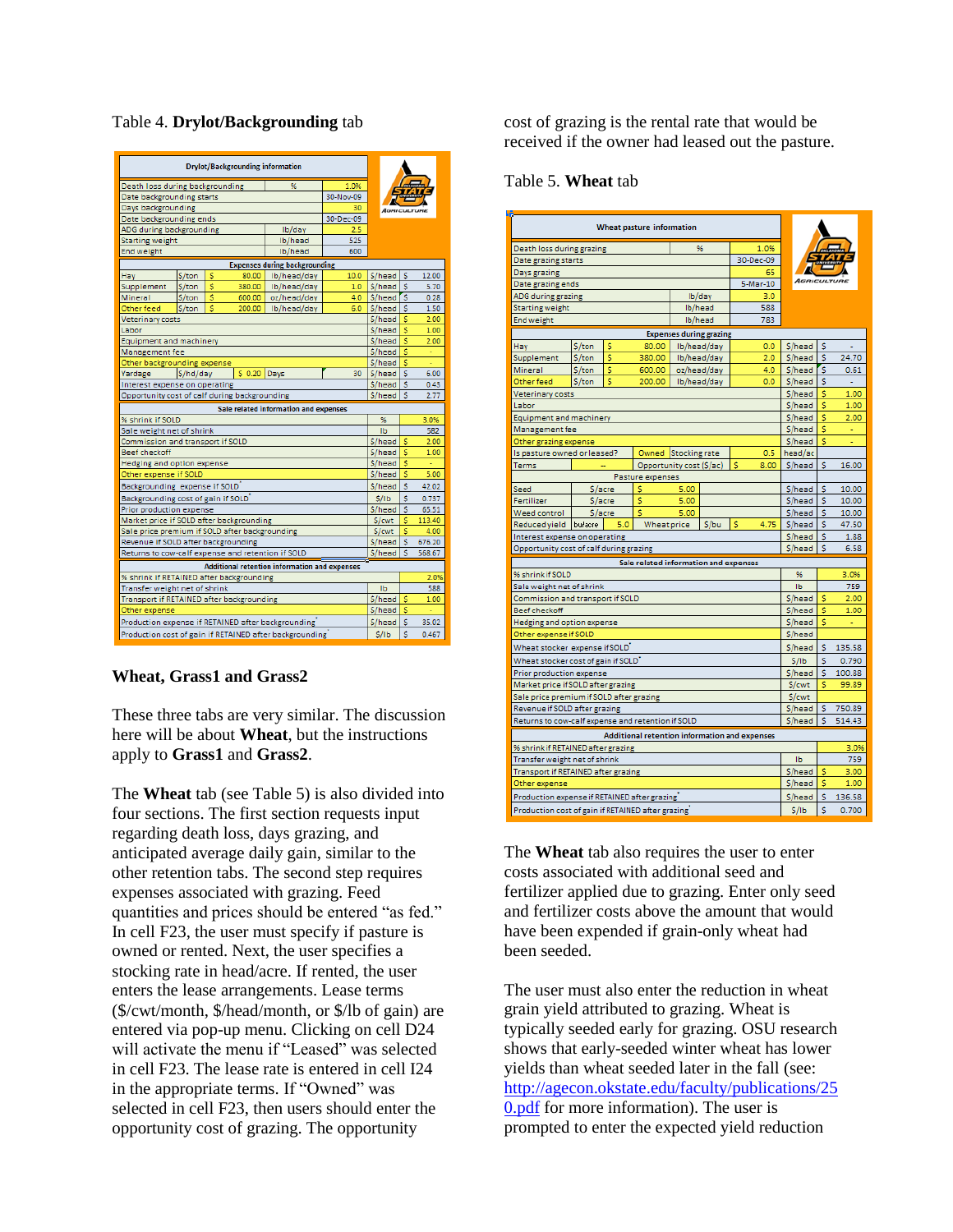and anticipated price for wheat (grain). This information is not collected on the **Grass1** and **Grass2** tabs.

As with other retention tabs, expenses, revenues and returns are computed with "deads in."

## **Feedlot**

The top section of the **Feedlot** tab (see Table 6) is similar to other retention tabs. The user enters data regarding anticipated death loss, days on feed, and average daily gain. The program reports start and end dates, starting weight and end weight.

Also similar to other retention tabs, the user enters expenses incurred during finishing. Feed quantities and prices are entered "as fed." The program allows the user to enter the percent dry matter in the ration (cell D18) and reports feed efficiency on a dry matter basis (cell F18) and as feed (cell I19). Feedlot feed cost of gain is reported in cell G20.

Also similar to other retention tabs, the user enters sale related information in the third section of the **Feedlot** tab. There are additional data needed for the **Feedlot** sale information. As fed cattle can be sold "live" or on the "grid," the user must enter information regarding anticipated market ("live") price (cell K40), anticipated dressing percentage (cell I42), anticipated plant average base price for carcasses (cell K43), grid pricing data, anticipated program premiums (e.g., Certified Angus Beef) and the anticipated percentage of cattle qualifying for premiums.

The program can generate a market price forecast (cell K40) if the user presses "ctrl+t" at cell K40. The user also has the option to enter a price.

In the grid price subtable (bottom of **Feedlot** table), the user must enter the anticipated percentage of cattle that will grade Standard (cell D46), Select (cell E46), Choice (cell F46), High Choice (cell G46) and Prime (cell H46). Premiums and discounts for these grades are entered in cell D47 to H47. Similarly, the user

must enter anticipated percentages of cattle with yield grades 1 through 5 in cells D49 to H49. Premiums and discounts for yield grades are entered below the percentages.

The program computes returns ("deads in" as discussed above) for both live and grid pricing. The largest of the returns is used to evaluate the value of retaining calves through the feedlot and carried forward to the **Results** tab.

# **Results**

The **Results** tab (see Table 7) has four main sections. The top section reports returns associated with weaning and the user specified retention options. Summary budgets for weaning and each retention step are reported. The bottom line ("Returns to retention") of this section reports the added-value associated with each retention step. If this value is positive for a step, that retention step is projected to add value to the calf. The projected returns to retention are dependent on the order of retention steps and the information entered by the user.

The next three sections are sensitivity analyses. The user can vary feeder calf sales prices and feed expenses to see the impact on each stage of retention. The user can also vary death loss percentage at each retention step to assess the impact on the value of retention.

# **More info**

The **More info** tab has links to sources of information on how to improve the sale price of calves. These sites have information on valueadded programs such as OQBN Vac-45, preconditioning, and management practices that have all been shown to increase the sale price of calves. Links are also provided with information on beef cattle management and other resources. These include the Oklahoma Cooperative State Extension Service factsheet library, the Master Cattlemen's homepage, Beefextension.com and a link to find your local OCES office.

### **For more information contact:**

Eric DeVuyst, Oklahoma State University, 530 Ag. Hall, Stillwater, OK 74078-6026. 405-744- 6166. eric.devuyst@okstate.edu.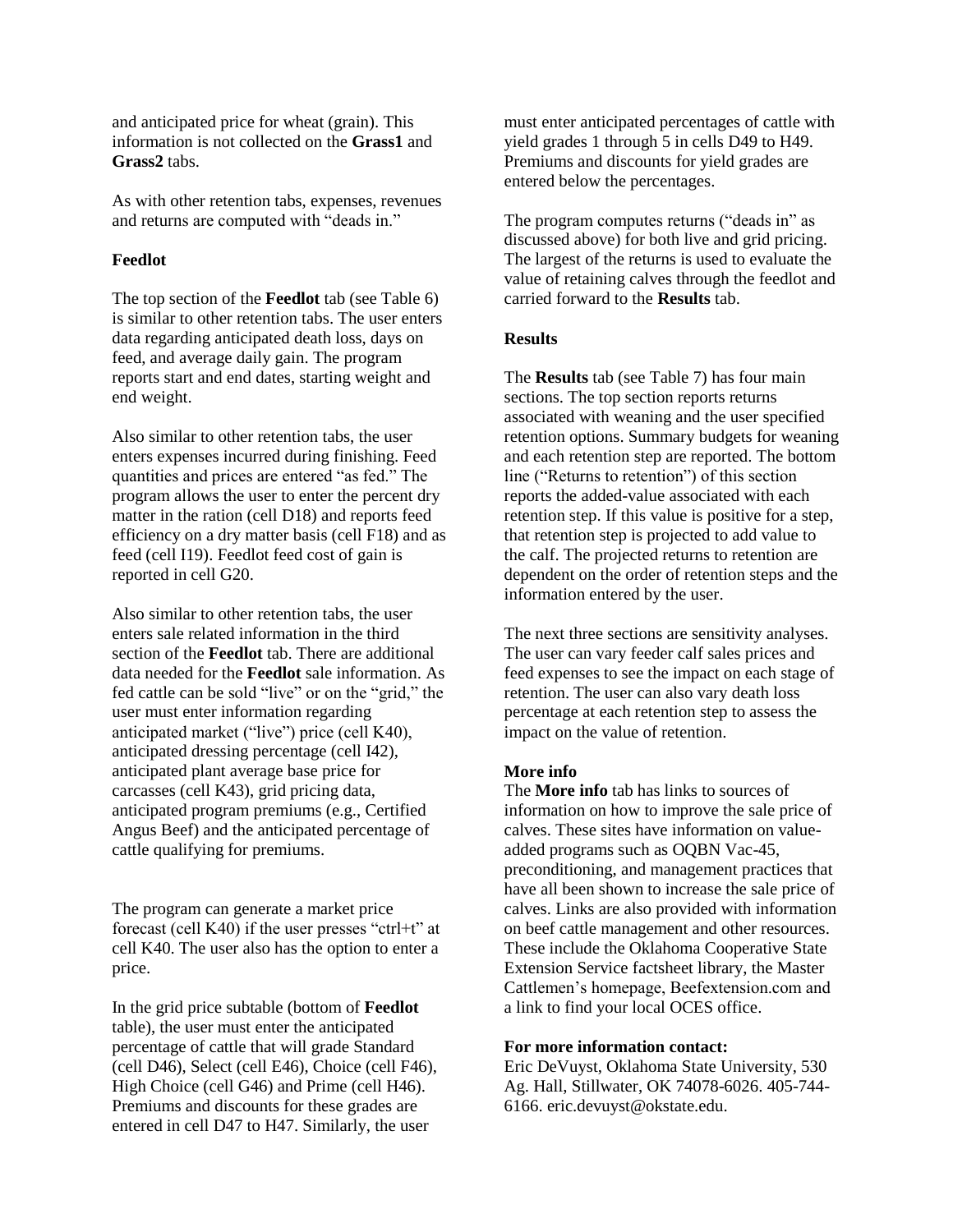Table 6. **Feedlot** tab

| 0.5%<br>Death loss during finishing<br>96<br>5-Mar-10<br>Date finishing starts<br>160<br>Days finishing<br>Date finishing ends<br>12-Aug-10<br>Ib/day<br>ADG during finishing<br>3.2<br>Ib/head<br>Starting weight<br>759<br>Ib/head<br>1271<br><b>End weight</b><br><b>Expenses during finishing</b><br>\$<br>\$/head<br>s<br>\$/ton<br>80.00<br>Ib/head/day<br>25.0<br>160.00<br>Hay<br>Ś<br>S/head<br>s<br>\$/ton<br>380.00<br>Ib/head/day<br>212.80<br>Supplement<br>7.0<br>\$<br>\$/head<br>Mineral<br>\$/ton<br>600.00<br>oz/head/day<br>4.0<br>-S<br>1.50<br>Ś<br>\$/head<br>-S<br>Other feed<br>\$/ton<br>200.00<br>Ib/head/day<br>2.0<br>32.00<br>78%<br>29.6 lb<br>Total as fed<br>38 lb<br>% dry matter<br>DM<br><b>DM</b><br>17.3<br>As fed<br><b>Feed efficiency</b><br>13.5<br>Ib feed/Ib gain<br>s<br>0.79<br>Feed cost of gain<br>\$/lb gain<br>\$/head<br>۱s<br>3.00<br>Veterinary costs<br>S/head<br>s<br>1.00<br>Labor<br>Ś<br>\$/head<br>2.00<br>Equipment and machinery<br>s<br>S/head<br>Management fee<br>ä,<br>\$/head<br>s<br>Other finishing expense<br>٠<br>\$0.30 Days<br>s<br>S/head<br>\$/hd/day<br>160<br>48.00<br>Yardage<br>\$/head<br>-S<br>13.33<br>Interest expense on operating<br>Opportunity cost of calf during finishing<br>$S/head$ $S$<br>14.66<br>Sale related information and expenses<br>% shrink when SOLD<br>96<br>3.0%<br>Ib<br>1233<br>Sale weight net of shrink<br>\$/head<br>Ś<br>3.00<br>Commission and transport when SOLD<br>s<br><b>Beef checkoff</b><br>\$/head<br>1.00<br>Ś<br>\$/head<br>Hedging and option expense<br>÷<br>S/head<br>Other expense when SOLD<br>Finishing expense<br>S/head<br>Ś<br>494.73<br>Finishing cost of gain<br>Ś<br>\$/lb<br>1.044<br>\$/head<br>s<br>Prior production expense<br>237.65<br>\$/cwt<br>Ś<br>Market (base) price<br>85.70<br>Ś<br>\$/head<br>1,051.54<br>Revenue if sold LIVE<br>Anticipated dressing percentage<br>96<br>62.5%<br>S/cwt<br>s<br>137.00<br>Plant average base carcass price<br><b>Grid pricing</b><br>% Ch<br>%Hg Ch<br>% Pr<br><b>Quality grade</b><br>% Std<br>% Sel<br>1%<br>15%<br>65%<br>15%<br>4% Total<br>100%<br>96<br>s.<br>Premium (disc)   \$<br>(12.00)<br>\$ (6.00)<br>\$6.00<br>9.00<br>Wtd avg<br>S/cwt<br>s<br>0.24<br>s<br>$\blacksquare$<br>% YG2<br>% YG3<br><b>Yield Grade</b><br>% YG1<br>% YG4<br><b>% YG5</b><br>96<br>5%<br>18%<br>72%<br>4%<br>1% Total<br>100%<br>\$2.00<br>s.<br>\$ (8.00) \$ (20.00) Wtd avg<br>Premium (disc) S<br>5.00<br>S/cwt<br>s<br>0.09<br>÷,<br>s<br>\$3.00<br>\$/cwt<br>Program premium (e.g., CAB) \$/cwt<br>60%<br>1.80<br>% qualifying<br>\$/head<br>-S.<br>Revenue if sold on GRID<br>1,066.96<br>s<br>Returns to cow-calf expense and retention if sold LIVE<br>\$/head<br>319.17<br>Returns to cow-calf expense and retention if sold on GRID<br>\$/head<br>s<br>334.58<br>$S/head$ $S$ |  |  |  |  |  |  |  |  |  |  |
|-----------------------------------------------------------------------------------------------------------------------------------------------------------------------------------------------------------------------------------------------------------------------------------------------------------------------------------------------------------------------------------------------------------------------------------------------------------------------------------------------------------------------------------------------------------------------------------------------------------------------------------------------------------------------------------------------------------------------------------------------------------------------------------------------------------------------------------------------------------------------------------------------------------------------------------------------------------------------------------------------------------------------------------------------------------------------------------------------------------------------------------------------------------------------------------------------------------------------------------------------------------------------------------------------------------------------------------------------------------------------------------------------------------------------------------------------------------------------------------------------------------------------------------------------------------------------------------------------------------------------------------------------------------------------------------------------------------------------------------------------------------------------------------------------------------------------------------------------------------------------------------------------------------------------------------------------------------------------------------------------------------------------------------------------------------------------------------------------------------------------------------------------------------------------------------------------------------------------------------------------------------------------------------------------------------------------------------------------------------------------------------------------------------------------------------------------------------------------------------------------------------------------------------------------------------------------------------------------------------------------------------------------------------------------------------------------------------------------------------------------------------------------------------------------------------------------------------------------------------------------|--|--|--|--|--|--|--|--|--|--|
|                                                                                                                                                                                                                                                                                                                                                                                                                                                                                                                                                                                                                                                                                                                                                                                                                                                                                                                                                                                                                                                                                                                                                                                                                                                                                                                                                                                                                                                                                                                                                                                                                                                                                                                                                                                                                                                                                                                                                                                                                                                                                                                                                                                                                                                                                                                                                                                                                                                                                                                                                                                                                                                                                                                                                                                                                                                                       |  |  |  |  |  |  |  |  |  |  |
|                                                                                                                                                                                                                                                                                                                                                                                                                                                                                                                                                                                                                                                                                                                                                                                                                                                                                                                                                                                                                                                                                                                                                                                                                                                                                                                                                                                                                                                                                                                                                                                                                                                                                                                                                                                                                                                                                                                                                                                                                                                                                                                                                                                                                                                                                                                                                                                                                                                                                                                                                                                                                                                                                                                                                                                                                                                                       |  |  |  |  |  |  |  |  |  |  |
|                                                                                                                                                                                                                                                                                                                                                                                                                                                                                                                                                                                                                                                                                                                                                                                                                                                                                                                                                                                                                                                                                                                                                                                                                                                                                                                                                                                                                                                                                                                                                                                                                                                                                                                                                                                                                                                                                                                                                                                                                                                                                                                                                                                                                                                                                                                                                                                                                                                                                                                                                                                                                                                                                                                                                                                                                                                                       |  |  |  |  |  |  |  |  |  |  |
|                                                                                                                                                                                                                                                                                                                                                                                                                                                                                                                                                                                                                                                                                                                                                                                                                                                                                                                                                                                                                                                                                                                                                                                                                                                                                                                                                                                                                                                                                                                                                                                                                                                                                                                                                                                                                                                                                                                                                                                                                                                                                                                                                                                                                                                                                                                                                                                                                                                                                                                                                                                                                                                                                                                                                                                                                                                                       |  |  |  |  |  |  |  |  |  |  |
|                                                                                                                                                                                                                                                                                                                                                                                                                                                                                                                                                                                                                                                                                                                                                                                                                                                                                                                                                                                                                                                                                                                                                                                                                                                                                                                                                                                                                                                                                                                                                                                                                                                                                                                                                                                                                                                                                                                                                                                                                                                                                                                                                                                                                                                                                                                                                                                                                                                                                                                                                                                                                                                                                                                                                                                                                                                                       |  |  |  |  |  |  |  |  |  |  |
|                                                                                                                                                                                                                                                                                                                                                                                                                                                                                                                                                                                                                                                                                                                                                                                                                                                                                                                                                                                                                                                                                                                                                                                                                                                                                                                                                                                                                                                                                                                                                                                                                                                                                                                                                                                                                                                                                                                                                                                                                                                                                                                                                                                                                                                                                                                                                                                                                                                                                                                                                                                                                                                                                                                                                                                                                                                                       |  |  |  |  |  |  |  |  |  |  |
|                                                                                                                                                                                                                                                                                                                                                                                                                                                                                                                                                                                                                                                                                                                                                                                                                                                                                                                                                                                                                                                                                                                                                                                                                                                                                                                                                                                                                                                                                                                                                                                                                                                                                                                                                                                                                                                                                                                                                                                                                                                                                                                                                                                                                                                                                                                                                                                                                                                                                                                                                                                                                                                                                                                                                                                                                                                                       |  |  |  |  |  |  |  |  |  |  |
|                                                                                                                                                                                                                                                                                                                                                                                                                                                                                                                                                                                                                                                                                                                                                                                                                                                                                                                                                                                                                                                                                                                                                                                                                                                                                                                                                                                                                                                                                                                                                                                                                                                                                                                                                                                                                                                                                                                                                                                                                                                                                                                                                                                                                                                                                                                                                                                                                                                                                                                                                                                                                                                                                                                                                                                                                                                                       |  |  |  |  |  |  |  |  |  |  |
|                                                                                                                                                                                                                                                                                                                                                                                                                                                                                                                                                                                                                                                                                                                                                                                                                                                                                                                                                                                                                                                                                                                                                                                                                                                                                                                                                                                                                                                                                                                                                                                                                                                                                                                                                                                                                                                                                                                                                                                                                                                                                                                                                                                                                                                                                                                                                                                                                                                                                                                                                                                                                                                                                                                                                                                                                                                                       |  |  |  |  |  |  |  |  |  |  |
|                                                                                                                                                                                                                                                                                                                                                                                                                                                                                                                                                                                                                                                                                                                                                                                                                                                                                                                                                                                                                                                                                                                                                                                                                                                                                                                                                                                                                                                                                                                                                                                                                                                                                                                                                                                                                                                                                                                                                                                                                                                                                                                                                                                                                                                                                                                                                                                                                                                                                                                                                                                                                                                                                                                                                                                                                                                                       |  |  |  |  |  |  |  |  |  |  |
|                                                                                                                                                                                                                                                                                                                                                                                                                                                                                                                                                                                                                                                                                                                                                                                                                                                                                                                                                                                                                                                                                                                                                                                                                                                                                                                                                                                                                                                                                                                                                                                                                                                                                                                                                                                                                                                                                                                                                                                                                                                                                                                                                                                                                                                                                                                                                                                                                                                                                                                                                                                                                                                                                                                                                                                                                                                                       |  |  |  |  |  |  |  |  |  |  |
|                                                                                                                                                                                                                                                                                                                                                                                                                                                                                                                                                                                                                                                                                                                                                                                                                                                                                                                                                                                                                                                                                                                                                                                                                                                                                                                                                                                                                                                                                                                                                                                                                                                                                                                                                                                                                                                                                                                                                                                                                                                                                                                                                                                                                                                                                                                                                                                                                                                                                                                                                                                                                                                                                                                                                                                                                                                                       |  |  |  |  |  |  |  |  |  |  |
|                                                                                                                                                                                                                                                                                                                                                                                                                                                                                                                                                                                                                                                                                                                                                                                                                                                                                                                                                                                                                                                                                                                                                                                                                                                                                                                                                                                                                                                                                                                                                                                                                                                                                                                                                                                                                                                                                                                                                                                                                                                                                                                                                                                                                                                                                                                                                                                                                                                                                                                                                                                                                                                                                                                                                                                                                                                                       |  |  |  |  |  |  |  |  |  |  |
|                                                                                                                                                                                                                                                                                                                                                                                                                                                                                                                                                                                                                                                                                                                                                                                                                                                                                                                                                                                                                                                                                                                                                                                                                                                                                                                                                                                                                                                                                                                                                                                                                                                                                                                                                                                                                                                                                                                                                                                                                                                                                                                                                                                                                                                                                                                                                                                                                                                                                                                                                                                                                                                                                                                                                                                                                                                                       |  |  |  |  |  |  |  |  |  |  |
|                                                                                                                                                                                                                                                                                                                                                                                                                                                                                                                                                                                                                                                                                                                                                                                                                                                                                                                                                                                                                                                                                                                                                                                                                                                                                                                                                                                                                                                                                                                                                                                                                                                                                                                                                                                                                                                                                                                                                                                                                                                                                                                                                                                                                                                                                                                                                                                                                                                                                                                                                                                                                                                                                                                                                                                                                                                                       |  |  |  |  |  |  |  |  |  |  |
|                                                                                                                                                                                                                                                                                                                                                                                                                                                                                                                                                                                                                                                                                                                                                                                                                                                                                                                                                                                                                                                                                                                                                                                                                                                                                                                                                                                                                                                                                                                                                                                                                                                                                                                                                                                                                                                                                                                                                                                                                                                                                                                                                                                                                                                                                                                                                                                                                                                                                                                                                                                                                                                                                                                                                                                                                                                                       |  |  |  |  |  |  |  |  |  |  |
|                                                                                                                                                                                                                                                                                                                                                                                                                                                                                                                                                                                                                                                                                                                                                                                                                                                                                                                                                                                                                                                                                                                                                                                                                                                                                                                                                                                                                                                                                                                                                                                                                                                                                                                                                                                                                                                                                                                                                                                                                                                                                                                                                                                                                                                                                                                                                                                                                                                                                                                                                                                                                                                                                                                                                                                                                                                                       |  |  |  |  |  |  |  |  |  |  |
|                                                                                                                                                                                                                                                                                                                                                                                                                                                                                                                                                                                                                                                                                                                                                                                                                                                                                                                                                                                                                                                                                                                                                                                                                                                                                                                                                                                                                                                                                                                                                                                                                                                                                                                                                                                                                                                                                                                                                                                                                                                                                                                                                                                                                                                                                                                                                                                                                                                                                                                                                                                                                                                                                                                                                                                                                                                                       |  |  |  |  |  |  |  |  |  |  |
|                                                                                                                                                                                                                                                                                                                                                                                                                                                                                                                                                                                                                                                                                                                                                                                                                                                                                                                                                                                                                                                                                                                                                                                                                                                                                                                                                                                                                                                                                                                                                                                                                                                                                                                                                                                                                                                                                                                                                                                                                                                                                                                                                                                                                                                                                                                                                                                                                                                                                                                                                                                                                                                                                                                                                                                                                                                                       |  |  |  |  |  |  |  |  |  |  |
|                                                                                                                                                                                                                                                                                                                                                                                                                                                                                                                                                                                                                                                                                                                                                                                                                                                                                                                                                                                                                                                                                                                                                                                                                                                                                                                                                                                                                                                                                                                                                                                                                                                                                                                                                                                                                                                                                                                                                                                                                                                                                                                                                                                                                                                                                                                                                                                                                                                                                                                                                                                                                                                                                                                                                                                                                                                                       |  |  |  |  |  |  |  |  |  |  |
|                                                                                                                                                                                                                                                                                                                                                                                                                                                                                                                                                                                                                                                                                                                                                                                                                                                                                                                                                                                                                                                                                                                                                                                                                                                                                                                                                                                                                                                                                                                                                                                                                                                                                                                                                                                                                                                                                                                                                                                                                                                                                                                                                                                                                                                                                                                                                                                                                                                                                                                                                                                                                                                                                                                                                                                                                                                                       |  |  |  |  |  |  |  |  |  |  |
|                                                                                                                                                                                                                                                                                                                                                                                                                                                                                                                                                                                                                                                                                                                                                                                                                                                                                                                                                                                                                                                                                                                                                                                                                                                                                                                                                                                                                                                                                                                                                                                                                                                                                                                                                                                                                                                                                                                                                                                                                                                                                                                                                                                                                                                                                                                                                                                                                                                                                                                                                                                                                                                                                                                                                                                                                                                                       |  |  |  |  |  |  |  |  |  |  |
|                                                                                                                                                                                                                                                                                                                                                                                                                                                                                                                                                                                                                                                                                                                                                                                                                                                                                                                                                                                                                                                                                                                                                                                                                                                                                                                                                                                                                                                                                                                                                                                                                                                                                                                                                                                                                                                                                                                                                                                                                                                                                                                                                                                                                                                                                                                                                                                                                                                                                                                                                                                                                                                                                                                                                                                                                                                                       |  |  |  |  |  |  |  |  |  |  |
|                                                                                                                                                                                                                                                                                                                                                                                                                                                                                                                                                                                                                                                                                                                                                                                                                                                                                                                                                                                                                                                                                                                                                                                                                                                                                                                                                                                                                                                                                                                                                                                                                                                                                                                                                                                                                                                                                                                                                                                                                                                                                                                                                                                                                                                                                                                                                                                                                                                                                                                                                                                                                                                                                                                                                                                                                                                                       |  |  |  |  |  |  |  |  |  |  |
|                                                                                                                                                                                                                                                                                                                                                                                                                                                                                                                                                                                                                                                                                                                                                                                                                                                                                                                                                                                                                                                                                                                                                                                                                                                                                                                                                                                                                                                                                                                                                                                                                                                                                                                                                                                                                                                                                                                                                                                                                                                                                                                                                                                                                                                                                                                                                                                                                                                                                                                                                                                                                                                                                                                                                                                                                                                                       |  |  |  |  |  |  |  |  |  |  |
|                                                                                                                                                                                                                                                                                                                                                                                                                                                                                                                                                                                                                                                                                                                                                                                                                                                                                                                                                                                                                                                                                                                                                                                                                                                                                                                                                                                                                                                                                                                                                                                                                                                                                                                                                                                                                                                                                                                                                                                                                                                                                                                                                                                                                                                                                                                                                                                                                                                                                                                                                                                                                                                                                                                                                                                                                                                                       |  |  |  |  |  |  |  |  |  |  |
|                                                                                                                                                                                                                                                                                                                                                                                                                                                                                                                                                                                                                                                                                                                                                                                                                                                                                                                                                                                                                                                                                                                                                                                                                                                                                                                                                                                                                                                                                                                                                                                                                                                                                                                                                                                                                                                                                                                                                                                                                                                                                                                                                                                                                                                                                                                                                                                                                                                                                                                                                                                                                                                                                                                                                                                                                                                                       |  |  |  |  |  |  |  |  |  |  |
|                                                                                                                                                                                                                                                                                                                                                                                                                                                                                                                                                                                                                                                                                                                                                                                                                                                                                                                                                                                                                                                                                                                                                                                                                                                                                                                                                                                                                                                                                                                                                                                                                                                                                                                                                                                                                                                                                                                                                                                                                                                                                                                                                                                                                                                                                                                                                                                                                                                                                                                                                                                                                                                                                                                                                                                                                                                                       |  |  |  |  |  |  |  |  |  |  |
|                                                                                                                                                                                                                                                                                                                                                                                                                                                                                                                                                                                                                                                                                                                                                                                                                                                                                                                                                                                                                                                                                                                                                                                                                                                                                                                                                                                                                                                                                                                                                                                                                                                                                                                                                                                                                                                                                                                                                                                                                                                                                                                                                                                                                                                                                                                                                                                                                                                                                                                                                                                                                                                                                                                                                                                                                                                                       |  |  |  |  |  |  |  |  |  |  |
|                                                                                                                                                                                                                                                                                                                                                                                                                                                                                                                                                                                                                                                                                                                                                                                                                                                                                                                                                                                                                                                                                                                                                                                                                                                                                                                                                                                                                                                                                                                                                                                                                                                                                                                                                                                                                                                                                                                                                                                                                                                                                                                                                                                                                                                                                                                                                                                                                                                                                                                                                                                                                                                                                                                                                                                                                                                                       |  |  |  |  |  |  |  |  |  |  |
|                                                                                                                                                                                                                                                                                                                                                                                                                                                                                                                                                                                                                                                                                                                                                                                                                                                                                                                                                                                                                                                                                                                                                                                                                                                                                                                                                                                                                                                                                                                                                                                                                                                                                                                                                                                                                                                                                                                                                                                                                                                                                                                                                                                                                                                                                                                                                                                                                                                                                                                                                                                                                                                                                                                                                                                                                                                                       |  |  |  |  |  |  |  |  |  |  |
|                                                                                                                                                                                                                                                                                                                                                                                                                                                                                                                                                                                                                                                                                                                                                                                                                                                                                                                                                                                                                                                                                                                                                                                                                                                                                                                                                                                                                                                                                                                                                                                                                                                                                                                                                                                                                                                                                                                                                                                                                                                                                                                                                                                                                                                                                                                                                                                                                                                                                                                                                                                                                                                                                                                                                                                                                                                                       |  |  |  |  |  |  |  |  |  |  |
|                                                                                                                                                                                                                                                                                                                                                                                                                                                                                                                                                                                                                                                                                                                                                                                                                                                                                                                                                                                                                                                                                                                                                                                                                                                                                                                                                                                                                                                                                                                                                                                                                                                                                                                                                                                                                                                                                                                                                                                                                                                                                                                                                                                                                                                                                                                                                                                                                                                                                                                                                                                                                                                                                                                                                                                                                                                                       |  |  |  |  |  |  |  |  |  |  |
|                                                                                                                                                                                                                                                                                                                                                                                                                                                                                                                                                                                                                                                                                                                                                                                                                                                                                                                                                                                                                                                                                                                                                                                                                                                                                                                                                                                                                                                                                                                                                                                                                                                                                                                                                                                                                                                                                                                                                                                                                                                                                                                                                                                                                                                                                                                                                                                                                                                                                                                                                                                                                                                                                                                                                                                                                                                                       |  |  |  |  |  |  |  |  |  |  |
|                                                                                                                                                                                                                                                                                                                                                                                                                                                                                                                                                                                                                                                                                                                                                                                                                                                                                                                                                                                                                                                                                                                                                                                                                                                                                                                                                                                                                                                                                                                                                                                                                                                                                                                                                                                                                                                                                                                                                                                                                                                                                                                                                                                                                                                                                                                                                                                                                                                                                                                                                                                                                                                                                                                                                                                                                                                                       |  |  |  |  |  |  |  |  |  |  |
|                                                                                                                                                                                                                                                                                                                                                                                                                                                                                                                                                                                                                                                                                                                                                                                                                                                                                                                                                                                                                                                                                                                                                                                                                                                                                                                                                                                                                                                                                                                                                                                                                                                                                                                                                                                                                                                                                                                                                                                                                                                                                                                                                                                                                                                                                                                                                                                                                                                                                                                                                                                                                                                                                                                                                                                                                                                                       |  |  |  |  |  |  |  |  |  |  |
|                                                                                                                                                                                                                                                                                                                                                                                                                                                                                                                                                                                                                                                                                                                                                                                                                                                                                                                                                                                                                                                                                                                                                                                                                                                                                                                                                                                                                                                                                                                                                                                                                                                                                                                                                                                                                                                                                                                                                                                                                                                                                                                                                                                                                                                                                                                                                                                                                                                                                                                                                                                                                                                                                                                                                                                                                                                                       |  |  |  |  |  |  |  |  |  |  |
|                                                                                                                                                                                                                                                                                                                                                                                                                                                                                                                                                                                                                                                                                                                                                                                                                                                                                                                                                                                                                                                                                                                                                                                                                                                                                                                                                                                                                                                                                                                                                                                                                                                                                                                                                                                                                                                                                                                                                                                                                                                                                                                                                                                                                                                                                                                                                                                                                                                                                                                                                                                                                                                                                                                                                                                                                                                                       |  |  |  |  |  |  |  |  |  |  |
|                                                                                                                                                                                                                                                                                                                                                                                                                                                                                                                                                                                                                                                                                                                                                                                                                                                                                                                                                                                                                                                                                                                                                                                                                                                                                                                                                                                                                                                                                                                                                                                                                                                                                                                                                                                                                                                                                                                                                                                                                                                                                                                                                                                                                                                                                                                                                                                                                                                                                                                                                                                                                                                                                                                                                                                                                                                                       |  |  |  |  |  |  |  |  |  |  |
|                                                                                                                                                                                                                                                                                                                                                                                                                                                                                                                                                                                                                                                                                                                                                                                                                                                                                                                                                                                                                                                                                                                                                                                                                                                                                                                                                                                                                                                                                                                                                                                                                                                                                                                                                                                                                                                                                                                                                                                                                                                                                                                                                                                                                                                                                                                                                                                                                                                                                                                                                                                                                                                                                                                                                                                                                                                                       |  |  |  |  |  |  |  |  |  |  |
|                                                                                                                                                                                                                                                                                                                                                                                                                                                                                                                                                                                                                                                                                                                                                                                                                                                                                                                                                                                                                                                                                                                                                                                                                                                                                                                                                                                                                                                                                                                                                                                                                                                                                                                                                                                                                                                                                                                                                                                                                                                                                                                                                                                                                                                                                                                                                                                                                                                                                                                                                                                                                                                                                                                                                                                                                                                                       |  |  |  |  |  |  |  |  |  |  |
|                                                                                                                                                                                                                                                                                                                                                                                                                                                                                                                                                                                                                                                                                                                                                                                                                                                                                                                                                                                                                                                                                                                                                                                                                                                                                                                                                                                                                                                                                                                                                                                                                                                                                                                                                                                                                                                                                                                                                                                                                                                                                                                                                                                                                                                                                                                                                                                                                                                                                                                                                                                                                                                                                                                                                                                                                                                                       |  |  |  |  |  |  |  |  |  |  |
|                                                                                                                                                                                                                                                                                                                                                                                                                                                                                                                                                                                                                                                                                                                                                                                                                                                                                                                                                                                                                                                                                                                                                                                                                                                                                                                                                                                                                                                                                                                                                                                                                                                                                                                                                                                                                                                                                                                                                                                                                                                                                                                                                                                                                                                                                                                                                                                                                                                                                                                                                                                                                                                                                                                                                                                                                                                                       |  |  |  |  |  |  |  |  |  |  |
|                                                                                                                                                                                                                                                                                                                                                                                                                                                                                                                                                                                                                                                                                                                                                                                                                                                                                                                                                                                                                                                                                                                                                                                                                                                                                                                                                                                                                                                                                                                                                                                                                                                                                                                                                                                                                                                                                                                                                                                                                                                                                                                                                                                                                                                                                                                                                                                                                                                                                                                                                                                                                                                                                                                                                                                                                                                                       |  |  |  |  |  |  |  |  |  |  |
|                                                                                                                                                                                                                                                                                                                                                                                                                                                                                                                                                                                                                                                                                                                                                                                                                                                                                                                                                                                                                                                                                                                                                                                                                                                                                                                                                                                                                                                                                                                                                                                                                                                                                                                                                                                                                                                                                                                                                                                                                                                                                                                                                                                                                                                                                                                                                                                                                                                                                                                                                                                                                                                                                                                                                                                                                                                                       |  |  |  |  |  |  |  |  |  |  |
|                                                                                                                                                                                                                                                                                                                                                                                                                                                                                                                                                                                                                                                                                                                                                                                                                                                                                                                                                                                                                                                                                                                                                                                                                                                                                                                                                                                                                                                                                                                                                                                                                                                                                                                                                                                                                                                                                                                                                                                                                                                                                                                                                                                                                                                                                                                                                                                                                                                                                                                                                                                                                                                                                                                                                                                                                                                                       |  |  |  |  |  |  |  |  |  |  |
|                                                                                                                                                                                                                                                                                                                                                                                                                                                                                                                                                                                                                                                                                                                                                                                                                                                                                                                                                                                                                                                                                                                                                                                                                                                                                                                                                                                                                                                                                                                                                                                                                                                                                                                                                                                                                                                                                                                                                                                                                                                                                                                                                                                                                                                                                                                                                                                                                                                                                                                                                                                                                                                                                                                                                                                                                                                                       |  |  |  |  |  |  |  |  |  |  |
|                                                                                                                                                                                                                                                                                                                                                                                                                                                                                                                                                                                                                                                                                                                                                                                                                                                                                                                                                                                                                                                                                                                                                                                                                                                                                                                                                                                                                                                                                                                                                                                                                                                                                                                                                                                                                                                                                                                                                                                                                                                                                                                                                                                                                                                                                                                                                                                                                                                                                                                                                                                                                                                                                                                                                                                                                                                                       |  |  |  |  |  |  |  |  |  |  |
| MAXIMUM of Returns to cow-calf expense and retention<br>334.58                                                                                                                                                                                                                                                                                                                                                                                                                                                                                                                                                                                                                                                                                                                                                                                                                                                                                                                                                                                                                                                                                                                                                                                                                                                                                                                                                                                                                                                                                                                                                                                                                                                                                                                                                                                                                                                                                                                                                                                                                                                                                                                                                                                                                                                                                                                                                                                                                                                                                                                                                                                                                                                                                                                                                                                                        |  |  |  |  |  |  |  |  |  |  |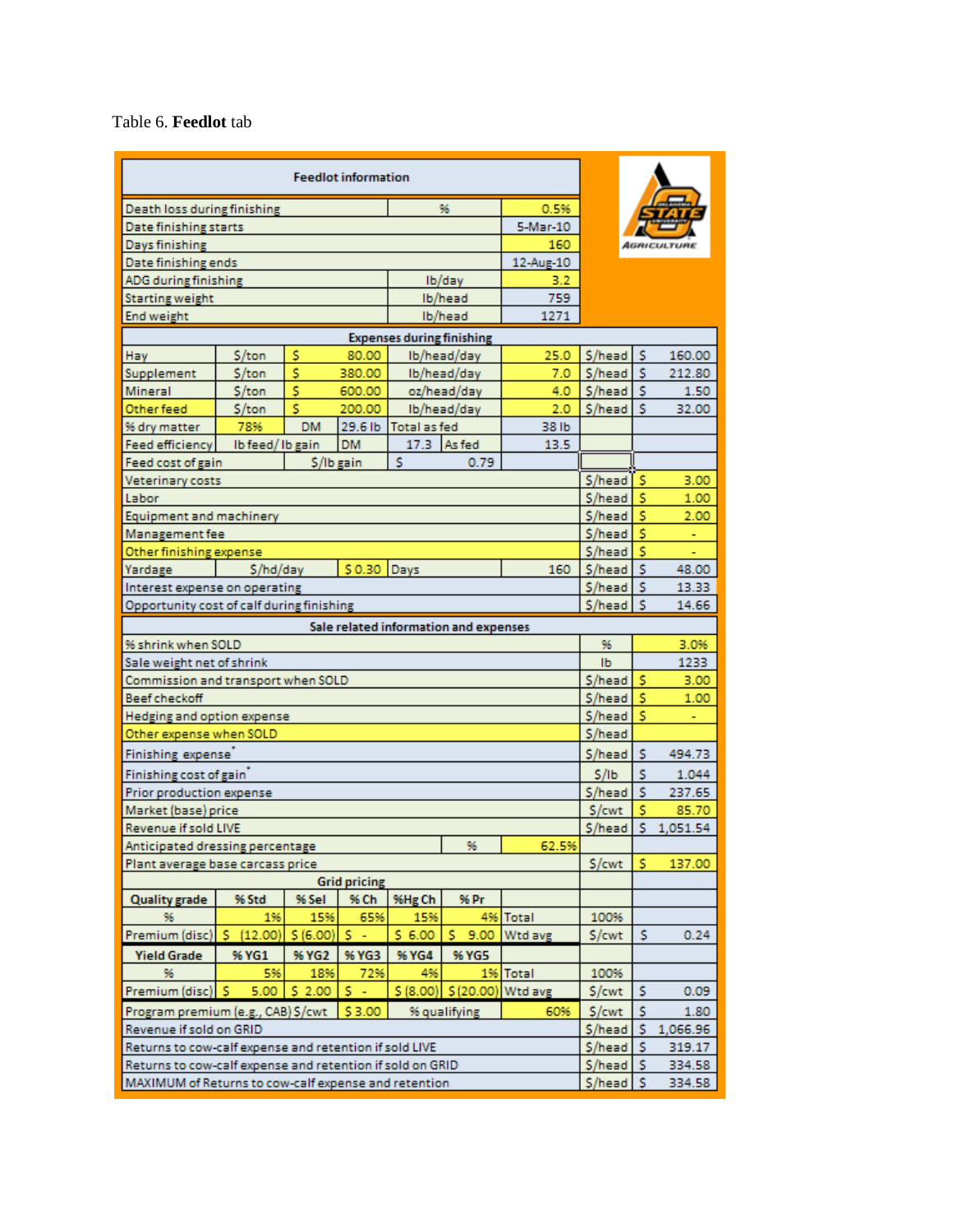#### Table 7. **Results** tab

| <b>Results</b><br>(\$/head)                  |    |         |          |                 |    |                                    |    |               |          |          |  |
|----------------------------------------------|----|---------|----------|-----------------|----|------------------------------------|----|---------------|----------|----------|--|
| Sale after:                                  |    | Weaning |          | Preconditioning |    | Drylot/Backgrounding Wheat pasture |    |               |          | Feedlot  |  |
| Sale weight net of shrink                    |    | 432     |          | 519             |    | 582                                |    | 759           |          | 1,233    |  |
| Market price (\$/cwt)                        | \$ | 116.66  | \$       | 110.31          | Ś  | 113.40                             | Ŝ  | 99.89         | Ŝ        | 137.00   |  |
| Premium (\$/cwt)                             |    |         | \$       | 4.00            |    | \$4.00                             |    | \$0.00        |          | \$2.13   |  |
| Death loss (%)                               |    | --      |          | 1.50%           |    | 1.00%                              |    | 1.00%         |          | 0.50%    |  |
| Revenue (\$/hd)                              | \$ | 503.97  | \$       | 584.83          | Ś  | 842.43                             | Ś  | 1,001.94      | Ś        | 1,066.96 |  |
| Feed expense                                 |    |         | \$       | 35.92           | Ś  | 19.48                              | Ś  | 25.31         | Ŝ        | 406.30   |  |
| Prior expense                                |    |         | \$       | 14.21           | Ś  | 65.51                              | Ś  | 100.88        | Ŝ        | 237.65   |  |
| Pasture rent/yardage                         |    |         | \$       |                 | \$ | 6.00                               | \$ | 16.00         | \$       | 48.00    |  |
| Other expense                                |    |         | \$       | 11.72           | Ś  | 13.34                              | Ś  | 85.81         | 'ś       | 12.43    |  |
| Interest expense + opportunity cost          |    |         |          | \$4.22          |    | \$3.20                             |    | \$8.46        |          | \$27.99  |  |
| <b>Total expense</b>                         | \$ | 14.00   |          | \$66.07         |    | \$107.53                           |    | \$236.46      |          | \$732.37 |  |
| Returns to cow-calf + prior retention        | Ś  | 489.97  | \$       | 518.76          | Ś  | 734.90                             | Ŝ  | 765.48        | Ŝ        | 334.59   |  |
| <b>Returns to retention</b>                  |    |         | \$       | 28.79           | Ś  | 216.14                             | Ŝ  | 30.58         | -Ś       | (430.90) |  |
| Sensitivity analysis--feeder calf sale price |    |         |          |                 |    |                                    |    |               |          |          |  |
|                                              |    |         |          |                 |    |                                    |    |               |          |          |  |
| Percent change in calf sale price            |    | $+/-$   |          | $-15%$          |    |                                    |    |               |          |          |  |
|                                              |    | Weaning |          | Preconditioning |    | Drylot/Backgrounding               |    | Wheat pasture |          | Feedlot  |  |
| Days                                         |    |         |          | 45              |    | 30                                 |    | 65            |          | 160      |  |
| Sale weight net of shrink                    |    | 432     |          | 519             |    | 582                                |    | 759           |          | 1,233    |  |
| Market price (\$/cwt)                        | \$ | 99.16   | Ś        | 93.76           | Ś  | 96.39                              | Ś  | 84.91         | Ŝ        | 137.00   |  |
| Premium (\$/cwt)                             |    |         | \$       | 4.00            | Ś  | 4.00                               | Ŝ  |               | Ś        | 2.13     |  |
| Death loss (%)                               |    |         |          | 1.50%           |    | 1.00%                              |    | 1.00%         |          | 0.50%    |  |
| Revenue (\$/hd)                              | \$ | 428.38  | \$       | 500.18          | Ś  | 578.22                             | \$ | 638.26        | \$       | 1,066.96 |  |
| Feed expense                                 |    |         | \$       | 35.92           | Ś  | 19.48                              | \$ | 25.31         | \$       | 406.30   |  |
| Prior expense                                |    |         | \$       | 14.21           | Ś  | 65.51                              | Ś  | 100.88        | Ś        | 237.65   |  |
| Pasture rent/vardage                         |    |         | \$       |                 | Ś  | 6.00                               | Ś  | 16.00         | Ś        | 48.00    |  |
| Other expense                                |    |         | \$       | 11.72           | \$ | 13.34                              | Ś  | 85.81         | Ś        | 12.43    |  |
| Returns to cow-calf + prior retention        |    |         | \$       | 3.61            | \$ | 2.75                               | \$ | 5.41          | \$       | 17.71    |  |
| <b>Total expense</b>                         | \$ | 14.00   | \$       | 65.46           | \$ | 107.08                             | Ś  | 233.41        | \$       | 722.09   |  |
| Net return                                   | Ś  | 414.38  | \$<br>\$ | 434.71          | Ś  | 471.14<br>36.43                    | Ś  | 404.85        | Ś<br>-\$ | 344.86   |  |